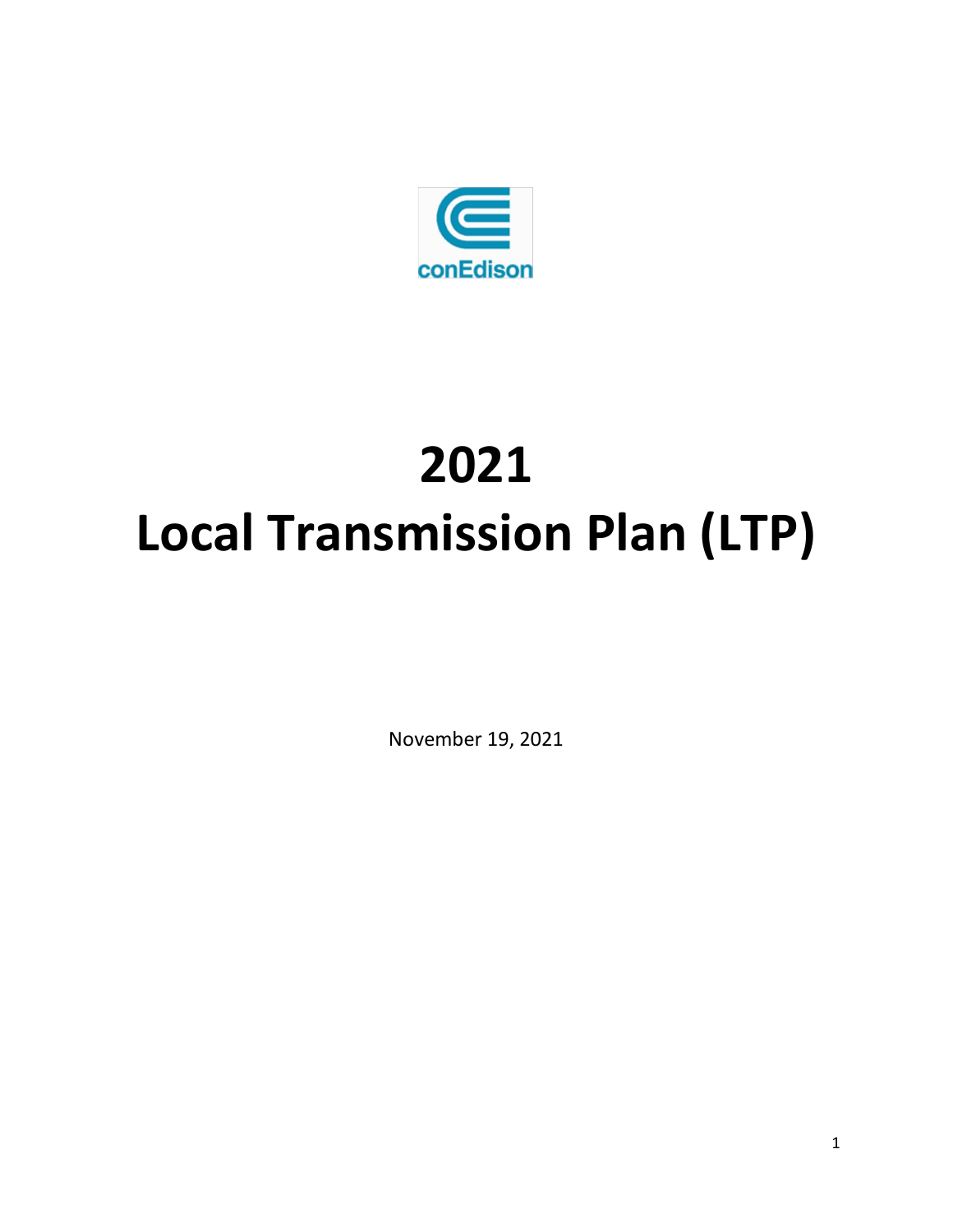## **Table of Contents**

| 1.     |  |
|--------|--|
| 2.     |  |
| 2.1.   |  |
| 2.2.   |  |
| 2.2.1. |  |
| 2.3.   |  |
| 2.3.1. |  |
| 2.3.2. |  |
| 2.4.   |  |
| 3.     |  |
| 3.1.   |  |
| 3.2.   |  |
| 3.3.   |  |
| 3.4.   |  |
| 3.5.   |  |
| 4.     |  |
| 4.1.   |  |
| 4.2.   |  |
| 4.3.   |  |
| 4.4.   |  |
| 4.5.   |  |
| 5.     |  |
|        |  |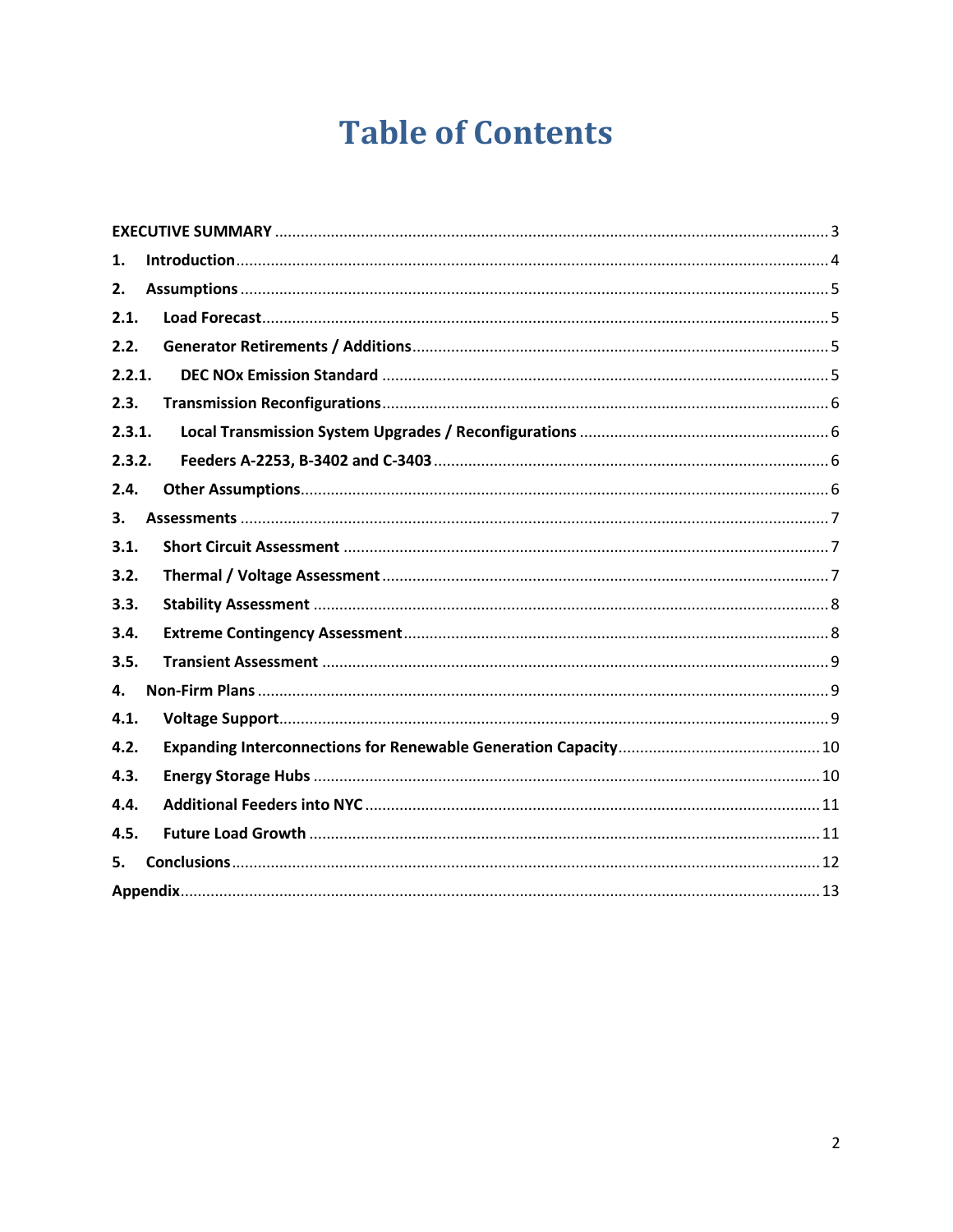### <span id="page-2-0"></span>**EXECUTIVE SUMMARY**

Consolidated Edison Company of New York, Inc. (CECONY) conducted its 2021 Local Transmission Planning Process (LTPP) for its own Transmission District<sup>1</sup>. The report presents CECONY's Local Transmission Plan (LTP) for years 2021 through 2030.

#### *2021 Local Transmission Plan Findings:*

The 2021 CECONY's Local Transmission Plan (LTP) does not identify any transmission reliability needs in CECONY's Transmission District under the assumptions established for this assessment over the next 10-year planning horizon (years 2021 through 2030).

In 2019, New York State passed the nation-leading Climate Leadership and Community Protection Act (CLCPA). Achieving the ambitious goals of CLCPA will mean transforming the way electricity is generated and used. For both New York City and New York State, it's clear that ramping up renewable development is a near-term priority. As the state moves to power the transportation sector and portions of building heating with renewable energy, demand for electricity in CECONY's Transmission District is likely to grow. CECONY recognizes that transmission is at the core of making renewable energy integration possible and are actively pursuing transmission infrastructure upgrades accordingly. As such, CECONY is developing multi-value projects (see non-Firm Plans section of this report) within its Transmission District that can give renewable developers access to NYC customers, delivering the electricity supplied by intermittent renewables and balance increasing demand to enable the statewide achievement of the clean energy goals.

Due to fast moving changes to projected transmission system topology and generation mix, including changes in load behavior and its associated forecast, the Local Transmission Plan (LTP) is expected to be updated more frequently.

<span id="page-2-1"></span><sup>&</sup>lt;sup>1</sup> Transmission District: The geographic area in which a Transmission Owner, including LIPA, is obligated to serve Load, as well as the customers directly interconnected with the transmission facilities of the Power Authority of the State of New York (as defined per NYISO OATT, Section 1.20, p102).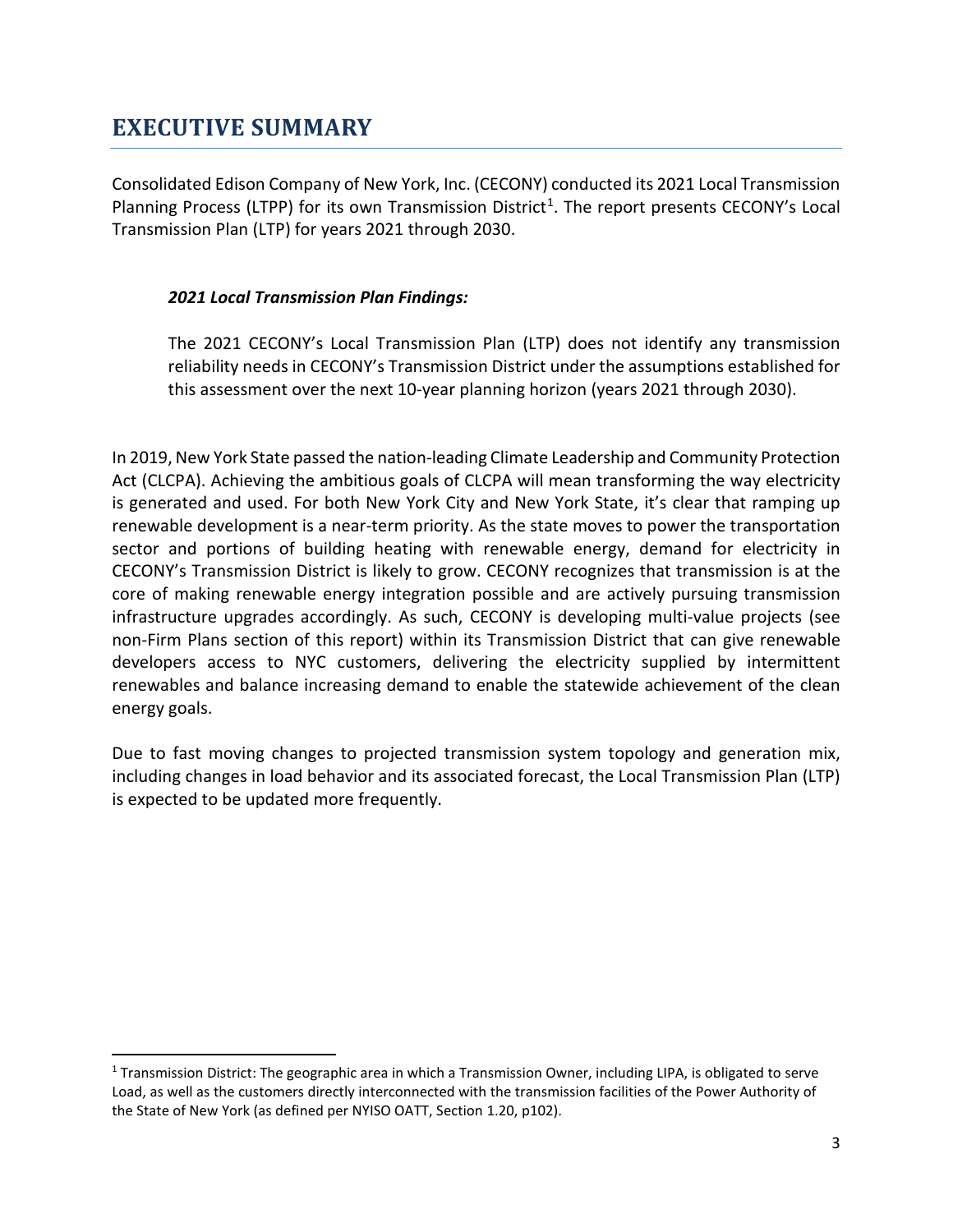#### <span id="page-3-0"></span>**1. Introduction**

Consolidated Edison Company of New York, Inc. (CECONY) conducted its Local Transmission Planning Process (LTPP) for its own Transmission District. As an outcome, the report presents CECONY's Local Transmission Plan (LTP) for years 2021 through 2030.

Per the NYISO Open Access Transmission Tariff (OATT)<sup>2</sup>, CECONY's LTP together with LTPs from other New York Transmission Districts are used by the NYISO as an input into the Comprehensive System Planning Process (CSPP). Each cycle of CSPP commences with the LTPPs providing input into the Reliability Planning Process (RPP) covering year 4 through year 10 following the year of starting the study, along with Short-Term Reliability Process (STRP), covering year 1 through year 5 following the Short-Term Assessment of Reliability (STAR) Start Date of the study. The NYISO CSPP and STRP were approved by the Federal Energy Regulatory Commission (FERC) and its requirements are contained in Attachment Y and Attachment FF of the NYISO's OATT. The next cycle of CSPP will start with the 2022 RPP, which consists of two studies: (1) Reliability Needs Assessment (RNA) and (2) Comprehensive Reliability Plan (CRP).

Per the NYISO OAT[T3,](#page-3-2) CECONY is required to post on its website Specification TP-7100 *Transmission Planning Criteria*[4](#page-3-3) and assumptions used in its LTP[P5](#page-3-4). CECONY's *Transmission Planning Criteria* meets or exceeds requirements established in applicable North American Electric Reliability Council (NERC), Northeast Power Coordinating Council (NPCC) or New York State Reliability Council (NYSRC) Standards, Directories, and Reliability Rules. In addition, CECONY is required to take into consideration any comments received from Customers, Market Participants, and other interested parties regarding the posted material. CECONY has not received any comments on the assumptions in this round of LTPP.

<span id="page-3-1"></span><sup>2</sup> https://nyisoviewer.etariff.biz/ViewerDocLibrary/MasterTariffs/9FullTariffNYISOOATT.pdf

<span id="page-3-2"></span><sup>3</sup> NYISO OATT Section 31.2.1

<span id="page-3-3"></span><sup>4</sup> https://www.coned.com/-/media/files/coned/documents/business-partners/transmissionplanning/transmission-planning-criteria.pdf?la=en

<span id="page-3-4"></span><sup>5</sup> https://www.coned.com/-/media/files/coned/documents/business-partners/transmission-planning/2021-longrange-plan-study-assumptions.pdf?la=en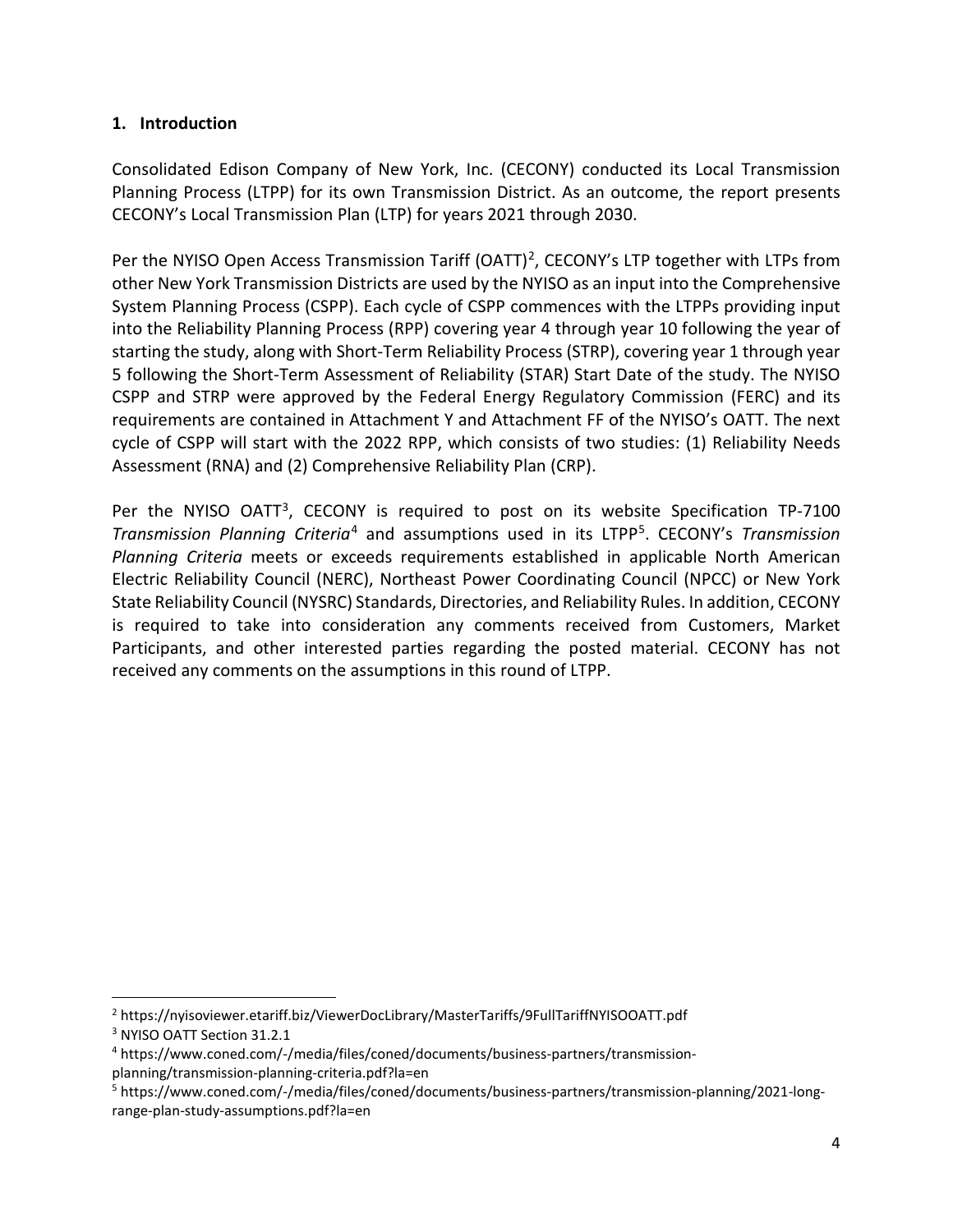#### <span id="page-4-0"></span>**2. Assumptions**

Per NYISO OATT CECONY posted on its website assumptions used in its LTPP.<sup>[6](#page-4-4)</sup>

The study is based on the system represented in the power flow, stability and short circuit cases derived from the 2021 NYISO FERC 715 filing(s) and NYISO Load & Capacity Data "Gold Book". These power flow and short circuit databases are further updated consistent with the NYISO Reliability Planning Process practices, rules, and procedures.

#### <span id="page-4-1"></span>**2.1. Load Forecast**

CECONY's Electric System Demand Forecast for years 2021 through 2030, developed just prior to initiation of the LTP study, is as follows:

| Y2021  | <b>Y2022</b> | Y2023 | Y2024 | Y2025 | Y2026                                      | <b>Y2027</b> | <b>Y2028</b> | Y2029    | Y2030  |
|--------|--------------|-------|-------|-------|--------------------------------------------|--------------|--------------|----------|--------|
| 12.278 | 12.376       |       |       |       | 12,306   12,256   12,143   12,154   12,193 |              | 12.250       | - 12.327 | 12.702 |

 $11<sup>th</sup>$  Year load – Year 2031 – is projected at 12,806 MW.

Overall, CECONY's load growth projected in this study is, for all intents and purposes, relatively flat over the 10-year planning horizon. The loads vary by a range of -0.6% to +0.8% in the 2021- 2030 period. CECONY expects the forecast and annual load growth in its Transmission District to increase as its anticipated assumptions to achieve CLCPA goals are refined.

#### <span id="page-4-2"></span>**2.2. Generator Retirements / Additions**

#### **2.2.1. DEC NOx Emission Standard**

<span id="page-4-3"></span>In 2019, the New York State Department of Environmental Conservation (DEC) adopted a regulation to limit nitrogen oxides (NOx) emissions from simple-cycle combustion turbines ("DEC NOx Emission Standard"). The DEC NOx Emission Standard required all impacted plant owners to file compliance plans by March 2, 2020, which were subsequently assessed within the NYISO 2020 Reliability Needs Assessment  $(RNA)^7$  $(RNA)^7$ . The database used in this LTP reflects the application of the generator compliance plans for the DEC NOx Emission Standard together with identified solutions to the transmission security criteria violations observed in the Con Edison service territory.

<span id="page-4-4"></span><sup>6</sup> https://www.coned.com/-/media/files/coned/documents/business-partners/transmission-planning/2021-longrange-plan-study-assumptions.pdf?la=en

<span id="page-4-5"></span><sup>7</sup> https://www.nyiso.com/documents/20142/2248793/2020-RNAReport-Nov2020.pdf/64053a7b-194e-17b0-20fbf2489dec330d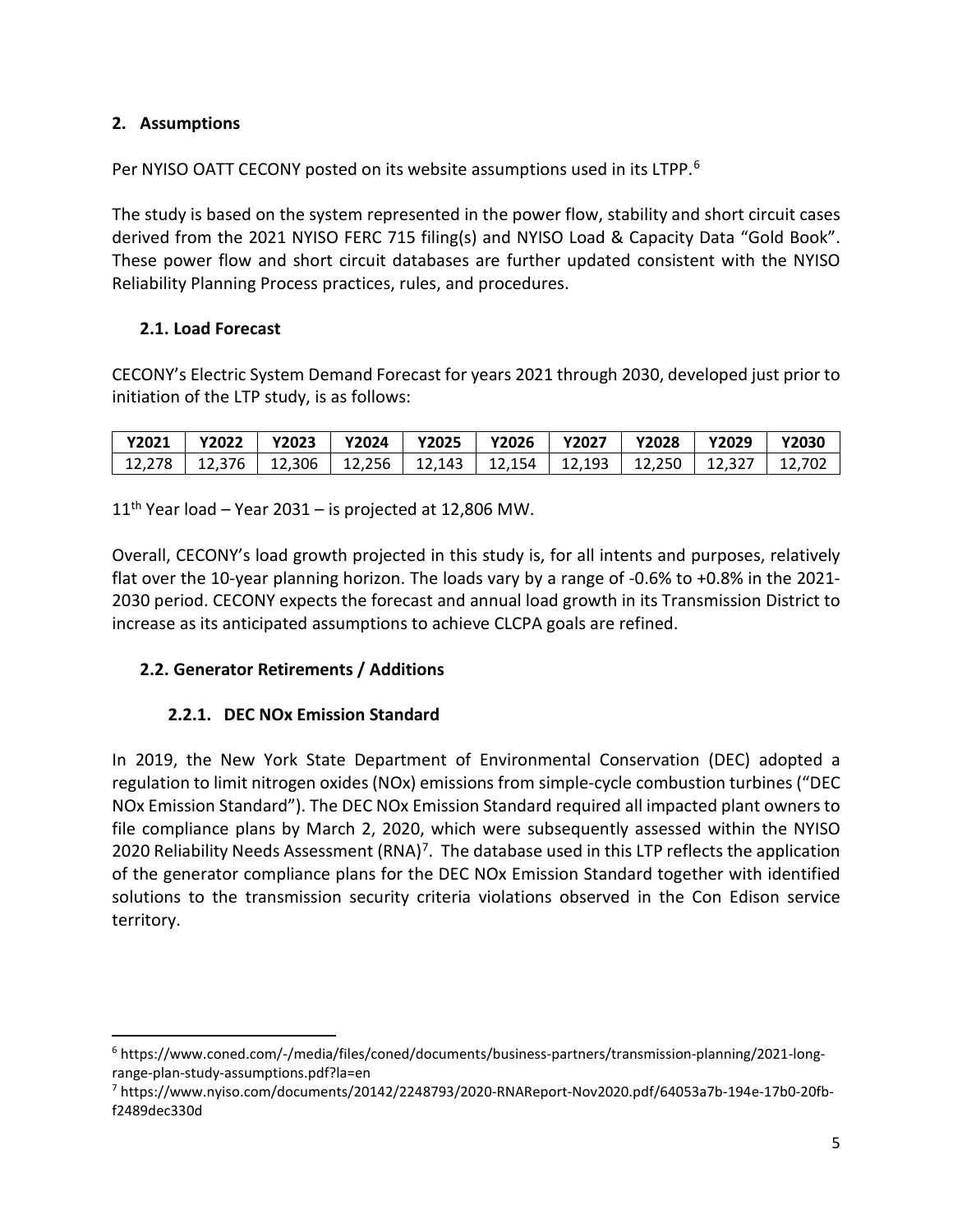#### <span id="page-5-0"></span>**2.3. Transmission Reconfigurations**

#### **2.3.1. Local Transmission System Upgrades / Reconfigurations**

<span id="page-5-1"></span>CECONY assumed in its 2021 LTP the following local system upgrades that result in system topology changes:

- Starting in Year 2021: For the purposes of Distribution System, under peak load conditions, the 138 kV transmission feeder 32077 is operated radially from Farragut to supply Water Street Area Station through 138/27 kV Transformer #4. This topology configuration is in effect until year 2022 when the installation of the Vinegar Hill Distribution Substation takes effect.
- Starting in Year 2022: Vinegar Hill Distribution Switching Substation, connected to 138 kV Hudson Avenue East, will be installed to support Water Street and Plymouth Street Area Stations.
- Starting in Year 2023: New transmission path: 2nd 345/138 kV PAR controlled Rainey Corona feeder.
- Starting in Year 2025: New transmission path: 3rd 345/138 kV PAR controlled Gowanus Greenwood feeder.
- Starting in Year 2025: New transmission path: 345/138 kV PAR controlled Goethals –Fox Hills feeder, with Fox Hills substation reconfigured into a Ring Bus.

#### **2.3.2. Feeders A-2253, B-3402 and C-3403**

<span id="page-5-2"></span>Tie feeders B-3402 and C-3403 continue to be on a long-term outage. The flow assigned to tie feeder A-2253 is based on the NYISO/PJM Joint Operating Agreement. This assumption is carried throughout the 10-year study.

#### <span id="page-5-3"></span>**2.4. Other Assumptions**

Per NYISO Short Term Reliability Process solutions to short-term needs identified in the 2020 Quarter 3 STAR, the operating status of existing series reactors, starting summer 2023, was changed from:

- Bypassed series reactors: 345 kV feeders 71, 72, M51, M52
- In-service series reactors: 345 kV feeders 41, 42, Y49

to:

- In-service series reactors: 345 kV feeders 71, 72, M51, M52
- Bypassed series reactors: 345 kV feeders 41, 42, Y49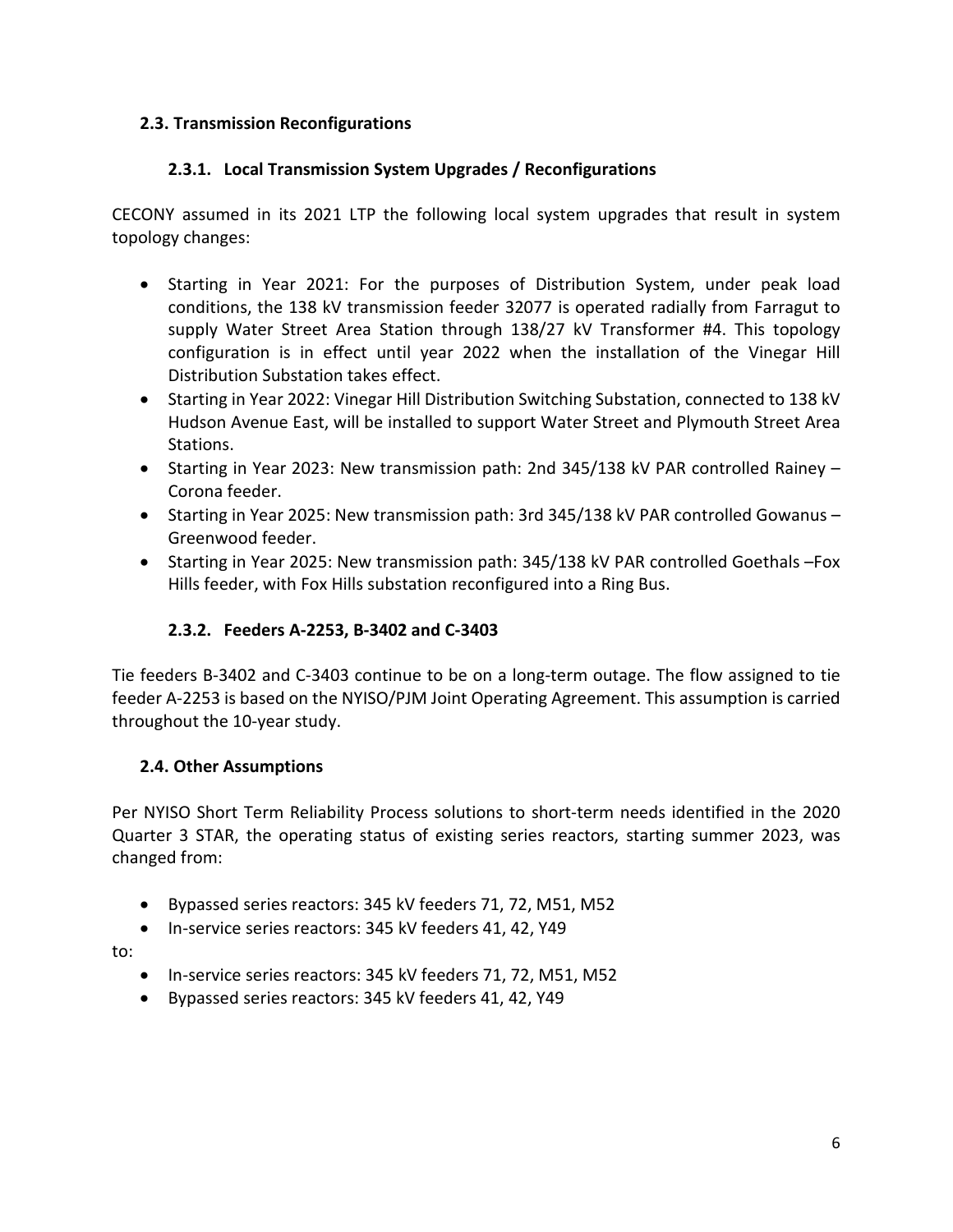#### <span id="page-6-0"></span>**3. Assessments**

#### <span id="page-6-1"></span>**3.1. Short Circuit Assessment**

CECONY's 2021 LTP relies on concurrent analysis and conclusions from the Planning Assessment of the Bulk Electric System, an annual study that is performed in conjunction with the NYISO and other New York Transmission Owners as part of NYISO/ New York Transmission Owners (NYTOs) Coordinated Functional Registration (CFR) for the purpose of compliance with NERC Standard TPL-001 Transmission System Planning Performance Requirements. In addition, CECONY's 2021 LTP relies on concurrent analysis and conclusions from NYISO's 2020 Reliability Needs Assessment (RNA), NYISO's 2021 Comprehensive Reliability Plan (CRP) as well as NYISO's quarterly Short-Term Assessments of Reliability (STARs) as these relate to CECONY's Transmission District.

The short circuit analysis is performed in accordance with the "NYISO Guideline for Fault Current Assessment" and the CECONY Fault Current Assessment (Specification TP-5000) using the ASPEN One-Liner/Batch-Circuit program. Three-phase-to-ground, two-phase-to-ground, and singlephase-to-ground faults are simulated at CECONY's substations. At each substation, the highest of the three fault currents is compared against the lowest circuit breaker rating to determine if circuit breakers might be overdutied (initial screen). If calculated fault currents exceed the lowest rated breaker, then an Individual Breaker Analysis (IBA) would be conducted to determine the final breaker over-duty status.

The analysis shows that circuit breakers have the interrupting capability for the faults that they are expected to interrupt throughout the 10-year study horizon.

#### <span id="page-6-2"></span>**3.2. Thermal / Voltage Assessment**

CECONY's Transmission System is divided into 17 Transmission Load Areas (TLAs). These TLAs are constrained by transmission and/or generation resources. In addition, each TLA's design contingency level depends on its Bulk Power System (BPS) or Bulk Electric System (BES) status. A TLA may be designed to Second contingency (N-1/-1/-0) or may be designed to First contingency (N-1/-1). The list of CECONY's TLAs with their design contingency level can be found in Specification TP-7100 *Transmission Planning Criteria*.

The study carries out thermal and voltage analysis for all 17 TLAs over the 10-year planning horizon. The study uses the Siemens PTI PSS®E and PowerGEM TARA programs. The details of the analysis(description of TLA's design, controlling contingencies, etc.) for each TLA are set forth in the Appendix to this report.

Overall, the thermal and voltage analysis does not identify any transmission needs in CECONY's Transmission District under the assumptions established for this assessment over the 10-year planning horizon (years 2021 through 2030).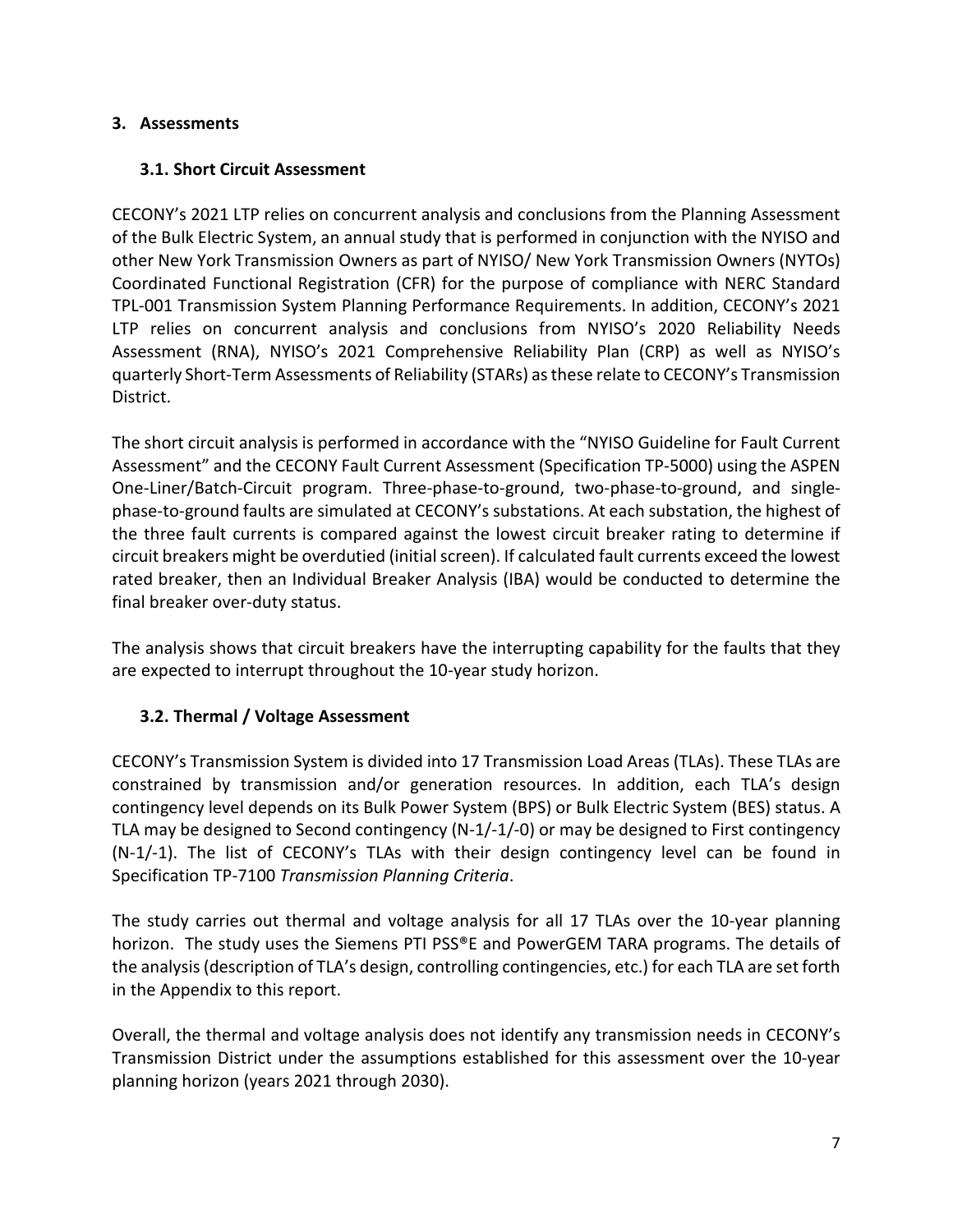#### <span id="page-7-0"></span>**3.3. Stability Assessment**

As is done with the Short Circuit Assessment, the Stability Assessment also relies on concurrent analysis and conclusions from pertinent other studies (see section 3.1).

As stability analysis is a wide area impact analysis, the NYISO performs the state-wide stability analysis. CECONY identified contingencies for NYISO's assessment. This analysis is carried out using the Siemens PTI PSS®E Rev. 33 software in accordance with the "NYISO Guideline for Stability Analysis and Determination of Stability-Based Transfer Limits".

Since the last issuance of CECONY's LTP, NYISO observed stability violations within CECONY's Transmission District. The identified needs were addressed by system expansion / topology changes listed in Sections 2.3.1 and 2.4. Additionally, CECONY's LTP update on July 23, 2021 revised the dynamic database for the Con Edison Transmission District by the utilization of the latest available state-of-the-art dynamic load model (CMLD).

Moreover, due to the transition from base load fossil fuel power plants that provide continuous generation to renewable resources that are generally intermittent and at times energy limited, which adds complexity to the task of maintaining voltage requirements, CECONY is in early stages of integrating a dynamic voltage support facility – a STATCOM on its 345 kV system – to regulate voltage for the grid in transition. Moreover, CECONY is considering additional modifications to its transmission facilities for additional voltage support, such as modification to an existing Goethals 345 kV Shunt Reactor R26 to be a switchable Shunt Reactor. These projects are currently non-FIRM projects and can be helpful in responding to transient voltage stability issues during a realtime system event.

#### <span id="page-7-1"></span>**3.4. Extreme Contingency Assessment**

CECONY's 2021 LTP also relies on concurrent analysis and conclusions from pertinent other studies (see section 3.1).

As Extreme Events analysis is a wide area impact analysis, the NYISO performs it. The analysis is carried out using the Siemens PTI PSS®E (steady state and dynamics) and PowerGEM TARA (steady state) programs.

The NYISO study for the steady state extreme event analysis concludes that most contingencies show no cascading for all steady state base and sensitivity cases. However, some contingencies cause voltage violations, significant voltage drops, and/or thermal overloads over the Short-Term Emergency (STE) rating on the transmission system. In addition, the NYISO concluded that, for stability Extreme Event analysis, most extreme contingencies evaluated converge, are stable and damped, and do not cascade. For some events, voltage recovery issues are observed but they are local to the contingency event.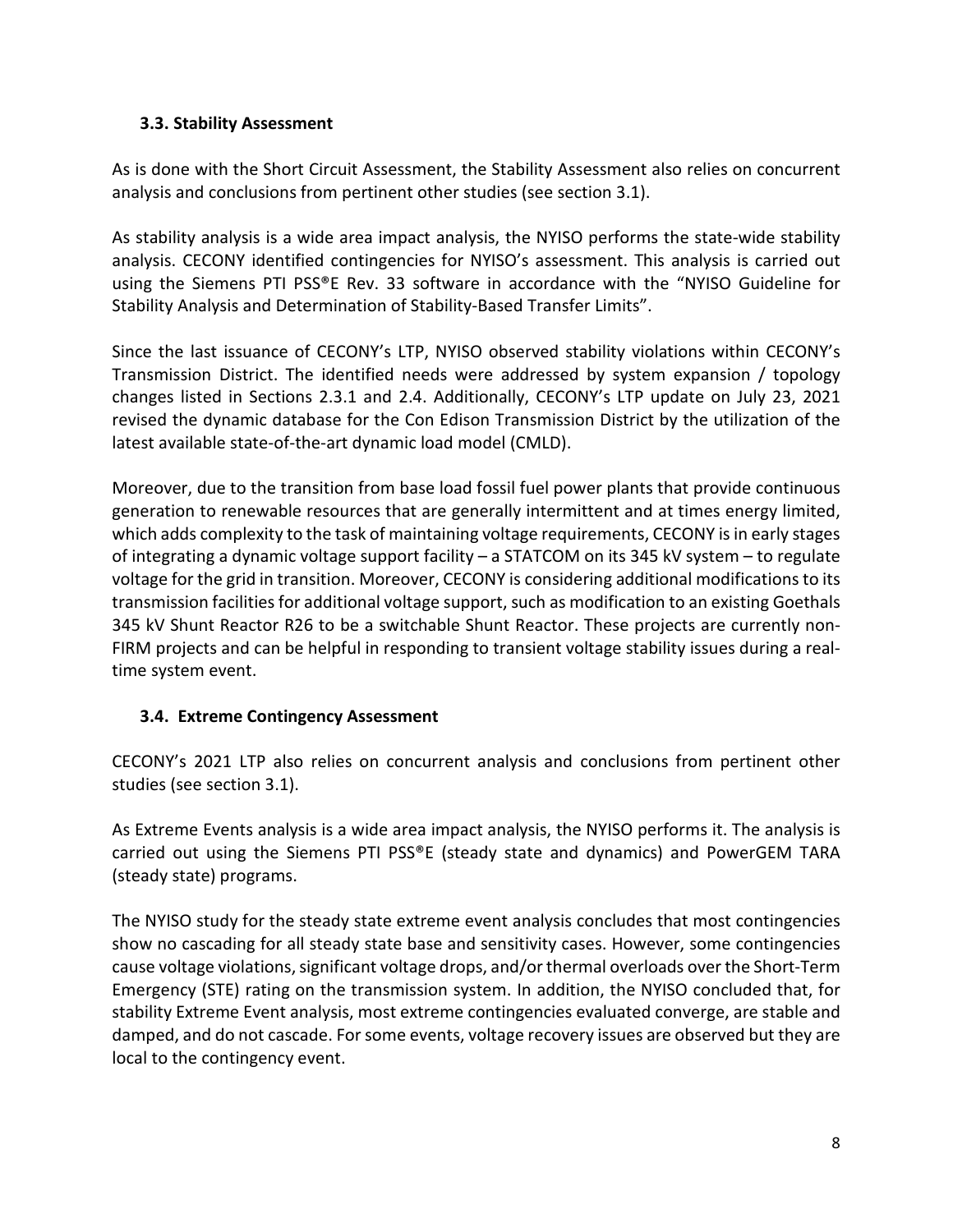For these extreme events, the NYISO further evaluated possible actions designed to reduce the likelihood or mitigate the consequences and adverse impacts of these events, which could be utilized in the future expansion of the transmission system.

#### <span id="page-8-0"></span>**3.5. Transient Assessment**

There was no Transient Assessment performed as part of 2021 LTP. Transient Assessment is performed as major changes occur in the topography of the Con Edison transmission infrastructure to ensure that electrical equipment (e.g., circuit breakers, transformers) are protected against transient overvoltage and harmful resonance conditions caused by switching operations and/or potential contingency events.

#### <span id="page-8-1"></span>**4. Non-Firm Plans[8](#page-8-3)**

The CLCPA mandates the transformation of the New York State's energy supply portfolio. Integration of such large quantities of clean energy resources to local transmission and distribution facilities will require CECONY to determine how to accommodate such resources and deliver the power to loads through the implementation of local transmission system expansion projects. CECONY is preparing a portfolio of solutions to enable New York State's clean energy goals by acting on the following focus areas:

#### <span id="page-8-2"></span>**4.1. Voltage Support**

An important aspect of grid management is ensuring the overall system maintains a narrow range of voltage to provide for the overall integrity and health of the grid. The transition from base load fossil fuel power plants that provide continuous generation to renewable resources that are intermittent, and at times energy limited, adds complexity to the task of maintaining overall grid voltage requirements. CECONY's initial studies have identified the potential for transient voltage response issues when additional fossil fuel fired generation located in CECONY's service territory retires or becomes seasonally unavailable. To address the transient voltage response violations, CECONY is in the early stages of integrating a dynamic voltage support facility – a STATCOM on its 345 kV system – to regulate voltage for the grid in transition.

<span id="page-8-3"></span><sup>&</sup>lt;sup>8</sup> The New York Public Service Commission (NYPSC) is considering local transmission needs driven by the Public Policy Requirements of the CLCPA, and solutions to address them, in Case 20-E-0197 – Transmission Planning Pursuant to the Accelerated Renewable Energy Growth and Community Benefit Act. The plans described below are conceptual only. CECONY will update its LTP to add a specific project as it becomes firm when the NYPSC has approved the project for cost recovery.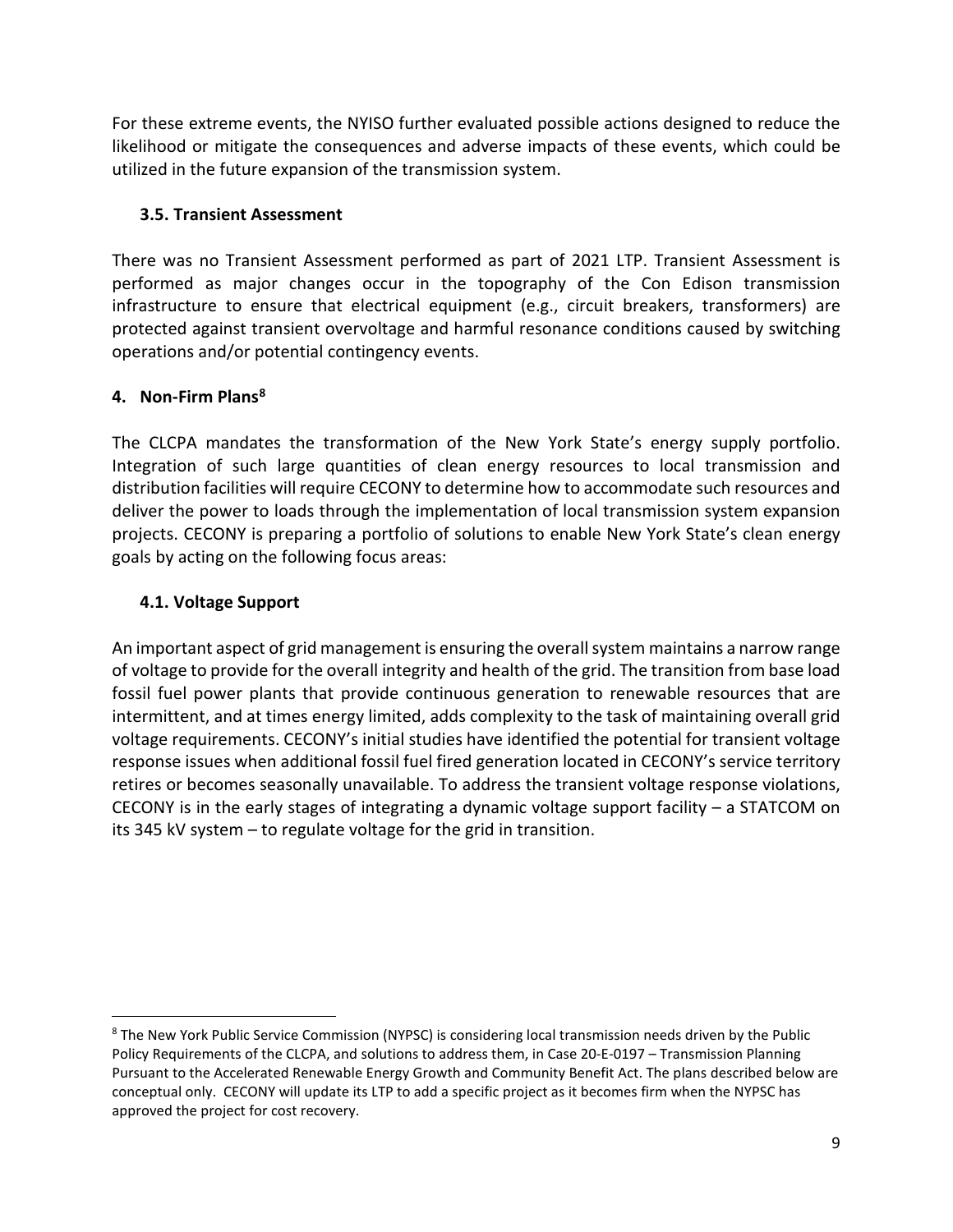#### <span id="page-9-0"></span>**4.2. Expanding Interconnections for Renewable Generation Capacity**

To achieve CLCPA requirements of 9,000 MW of offshore wind (OSW) in New York by 2035, the OSW will need to connect to New York City and/or Long Island. CECONY identified a plan to accommodate the injection of OSW into its service territory, considering local transmission constraints.

Brooklyn Clean Energy Hub: CECONY's plan outlines a make-ready Brooklyn Clean Energy Hub that will provide cost-effective interconnection for clean energy supplies such as Offshore Wind (OSW) to be directly connected to the system while simultaneously addressing local system constraints. The Brooklyn Clean Energy Hub will enable up to 6,000 MW of new large-scale resource interconnections and could be placed in commercial operation by Summer 2027.

An important value the Brooklyn Clean Energy Hub is that it will provide "on-ramps" and clearer signals to clean energy developers, such as OSW developers, on the optimal places to interconnect in New York City, improving on the current interconnection process to efficiently establish optimal interconnection locations. Reliance exclusively on the current process often results in delays due to the need to restudy points of interconnection and could ultimately increase the costs of reaching the CLCPA OSW goal.

Additional Energy Hubs: CECONY is in the early stages of designing other additional Clean Energy Hubs that would prime the electric system to meet both the needs of the CLCPA 9,000 MW OSW requirement and stand ready to accommodate future clean energy injections, including HVDC connections.

One of the Clean Energy Hubs could provide enhanced resiliency in the regions of Brooklyn and Queens, creating new connections that will support future area stations to supply expected electrification of load. The other Clean Energy Hub, potentially in Manhattan, could create interconnections to accommodate up to 1,500 MW, while simultaneously transferring load from other constrained TLAs. This enables renewable resources to access unconstrained load in decongested TLAs and reduces the load's dependency on fossil fuel plants to maintain system reliability.

CECONY's Clean Energy Hubs could provide direct connections to our system, giving clear and important information that developers can use to develop viable bids for submission into the State's OSW solicitations. In this way, the Clean Energy Hubs can significantly enhance both the competitiveness and success of future OSW solicitations, thereby facilitating the timely achievement of the State's OSW goals.

#### <span id="page-9-1"></span>**4.3. Energy Storage Hubs**

In addition to directing the interconnection of large renewable projects through the Clean Energy Hubs, CECONY is planning to enable interconnections for energy storage with the goal of reducing interconnection costs and providing greater certainty to developers.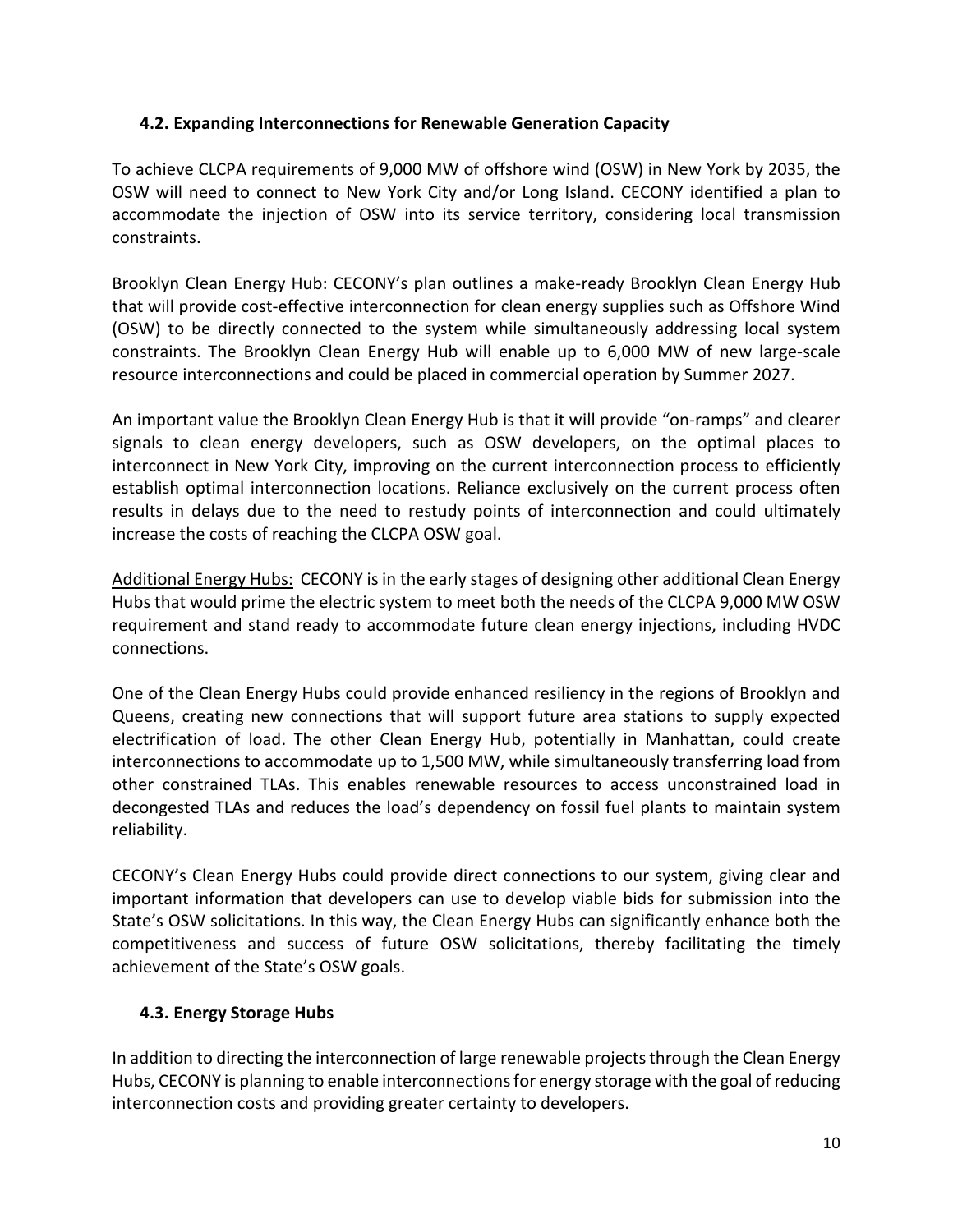CECONY is in the early stages of conceptually designing Energy Storage Hubs, at least one within NYC (Zone J) and another in its northern service area (Zone H or I). Like wind developers, energy storage developers need clear signals about the optimal places to interconnect in and around New York City. CECONY aims to proactively address these issues ahead of the NYISO interconnection process to achieve the following:

1. Directly contributing to meeting the CLCPA goal of 3,000 MW of energy storage by 2030

2. Increasing renewable energy consumption by storing potentially curtailed clean energy for subsequent use by customers

3. Augmenting grid services such as capacity, ancillary services, and voltage support

#### <span id="page-10-0"></span>**4.4. Additional Feeders into NYC**

CECONY identified off-peak transmission constraints that may prevent the export of OSW into the upstate New York system at certain times of the year. These constraints, if not addressed, would limit OSW production as well as limit its delivery throughout the local and statewide electric system. CECONY identified three potential local, cost-effective feeders that will address the identified constraints. Each local feeder, located within CECONY service territory, will be rated at approximately 700 MW and will also allow upstate renewable resources access to downstate loads. This streamlined connection between upstate clean generation and downstate load effectively utilizes generation during peak and off-peak periods, allowing electricity to be both imported and exported during periods that would otherwise lead to curtailment.

#### <span id="page-10-1"></span>**4.5. Future Load Growth**

CECONY has been successful in deploying a combination of traditional infrastructure construction and non-wires alternatives through the Brooklyn Queens Demand Management (BQDM) Program to defer the need to expand our existing transmission system. However, various indicators from demand forecasting and planning process implore CECONY to accelerate the development of new and upgraded substations to prime the system for future load growth in the wake of electrification.

Specifically, CECONY expects increases in customer heat and transportation electrification which would result in several local networks being faced with increasing overloads in ensuing years. To address reliability design criteria and build greater resiliency for various contingency events, as well as supporting CLCPA goals, CECONY is considering a number of substation expansions or upgrades over the term of the LTP. These substations will work in tandem with the planned Clean Energy Hubs, enabling renewable energy supply to access local loads, as well as reduce dependency on local fossil fuel plants.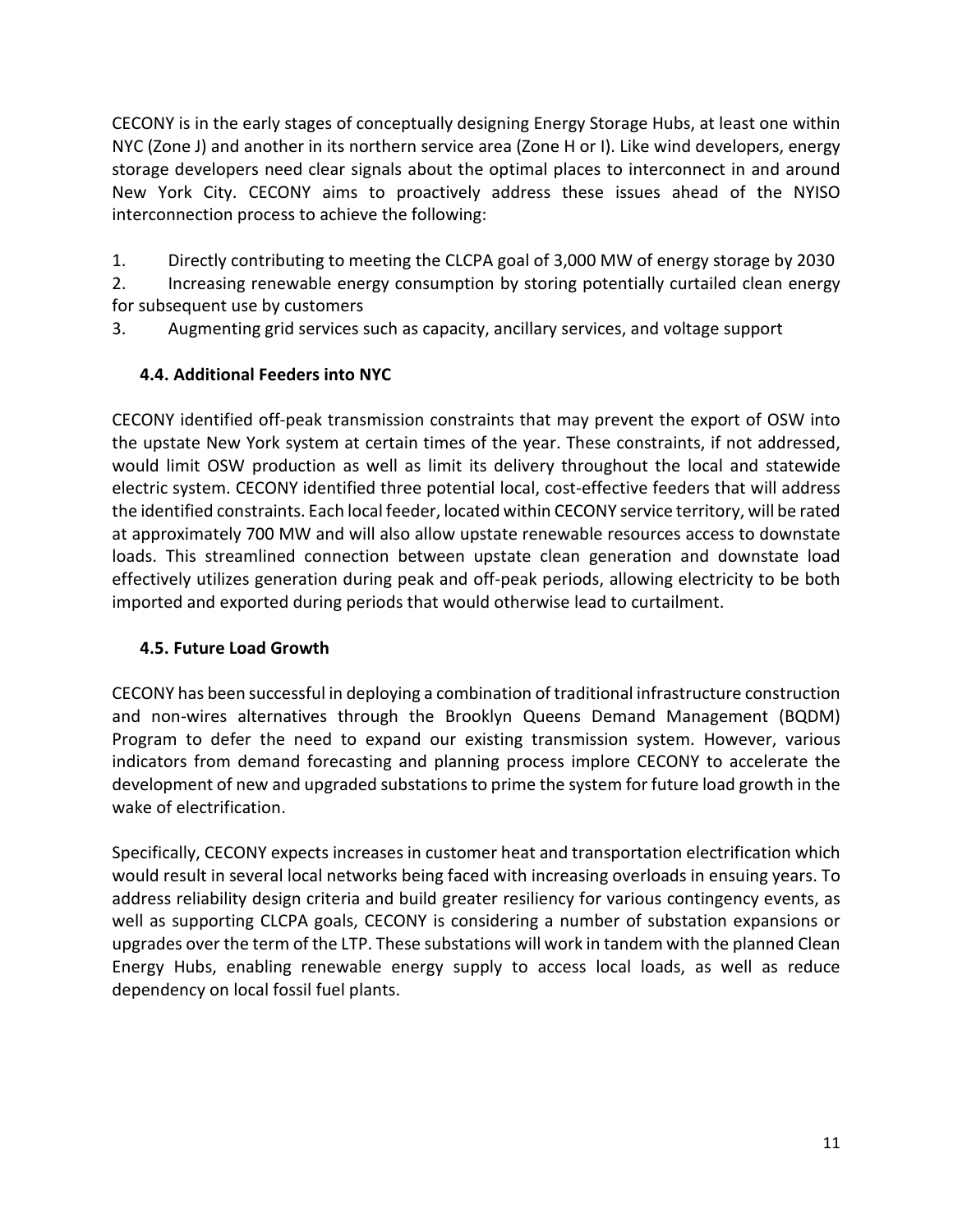#### <span id="page-11-0"></span>**5. Conclusions**

Consolidated Edison Company of New York (CECONY) conducted its 2021 Local Transmission Planning Process (LTPP) for its own Transmission District. The following is CECONY's conclusion as it relates to its Local Transmission Plan (LTP) for years 2021 through 2030.

#### *2021 Local Transmission Plan Findings:*

The 2021 CECONY's Local Transmission Plan (LTP) does not identify any transmission reliability needs in CECONY's Transmission District under the assumptions established for this assessment over the 10-years planning horizon (years 2021 through 2030).

Due to fast moving changes to projected transmission system topology and generation mix, including changes in load behavior and its associated forecast, the Local Transmission Plan (LTP) is expected to be updated more frequently.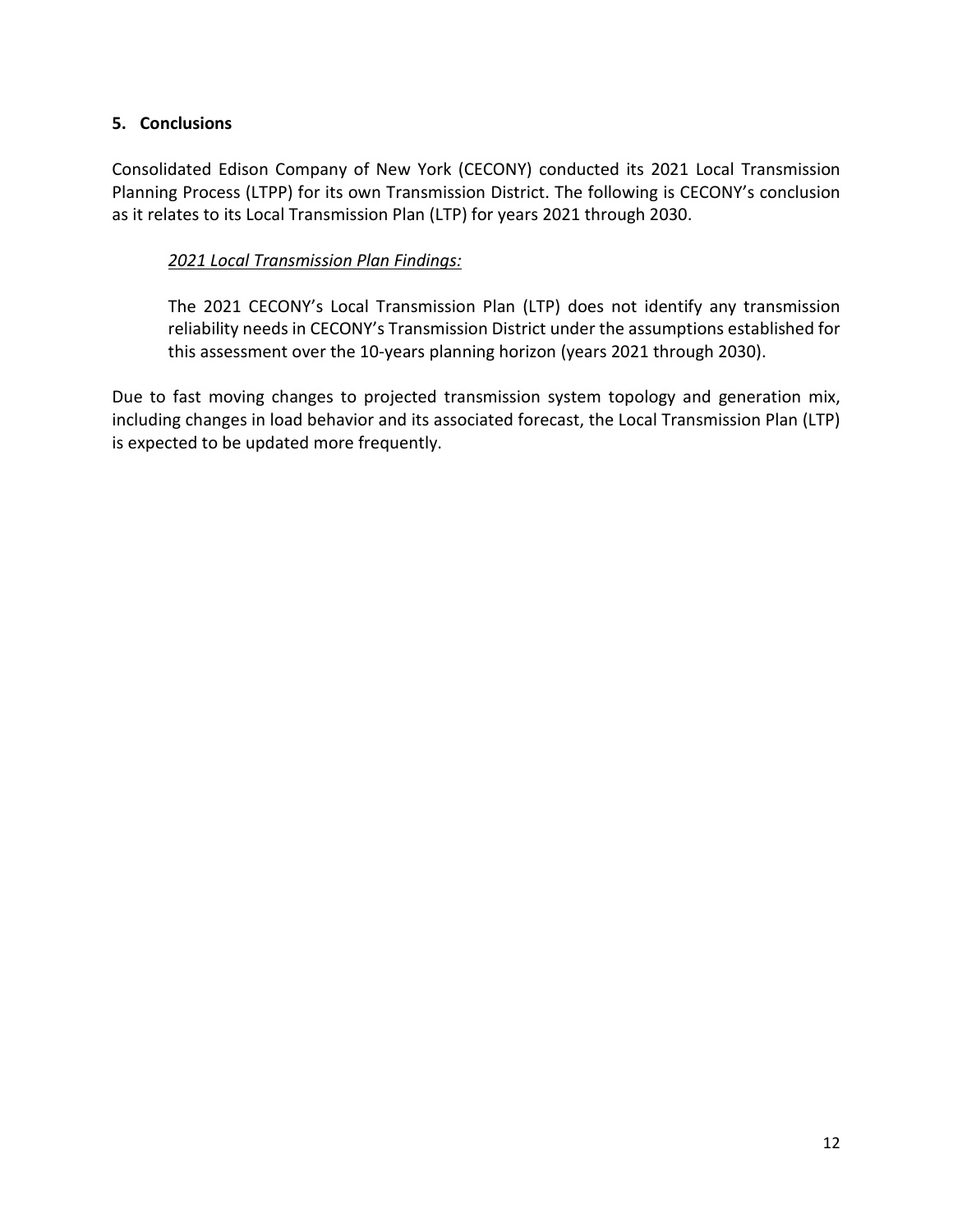#### **New York City 345/138 kV Transmission Load Area (TLA)**

<span id="page-12-0"></span>The New York City 345/138 kV Transmission Load Area (TLA) is designed for second contingency. For the limiting scenario testing, applicable post-contingency thermal, voltage and stability limits shall not be exceeded. Prior to testing for the second contingency, the system should be able to be returned to its normal state limits utilizing ten-minute operating reserves and system controls. In addition, after the second contingency has occurred, the system must be returned to within its normal state limits using all available operating reserves and system controls (N-1/-1/-0).

The first level controlling contingency for this TLA is the loss of the 345 kV feeder Q11 (Mott Haven – Rainey). The second level controlling contingency for this TLA is Ravenswood 3.

Applicable immediate post-contingency thermal and voltage limits were not exceeded when the controlling (N-1) contingency was applied, and the local system was returned to within its Normal state limits(N-1/-0). Applicable immediate post contingency thermal and voltage limits were also not exceeded when the controlling (N-1/-1) contingency was applied, and the system was returned to within its Normal state limits (N-1/-1/-0). In addition, all local design contingencies were applied to the area in order to ascertain the list of controlling contingencies.

#### **West 49th Street 345 kV Transmission Load Area (TLA)**

The West 49th Street 345 kV Transmission Load Area (TLA) is designed for second contingency. For the limiting scenario testing, applicable post-contingency thermal and voltage limits shall not be exceeded. Prior to testing for the second contingency, the system should be able to be returned to its normal state limits utilizing ten-minute operating reserves and system controls. In addition, after the second contingency has occurred, the system must be returned to within its normal state limits using all available operating reserves and system controls (N-1/-1/-0).

The first level controlling contingency for this TLA is loss of the 345kV feeder M51 (Sprain Brook – West 49th Street). The second level controlling contingency for this TLA is loss of the 345 kV feeder M52 (Sprain Brook – West 49th Street).

Applicable immediate post-contingency thermal and voltage limits were not exceeded when the controlling (N-1) contingency was applied, and the local system was returned to within its Normal state limits(N-1/-0). Applicable immediate post contingency thermal and voltage limits were also not exceeded when the controlling (N-1/-1) contingency was applied, and the system was returned to within its Normal state limits (N-1/-1/-0). In addition, all local design contingencies were applied to the area in order to ascertain the list of controlling contingencies.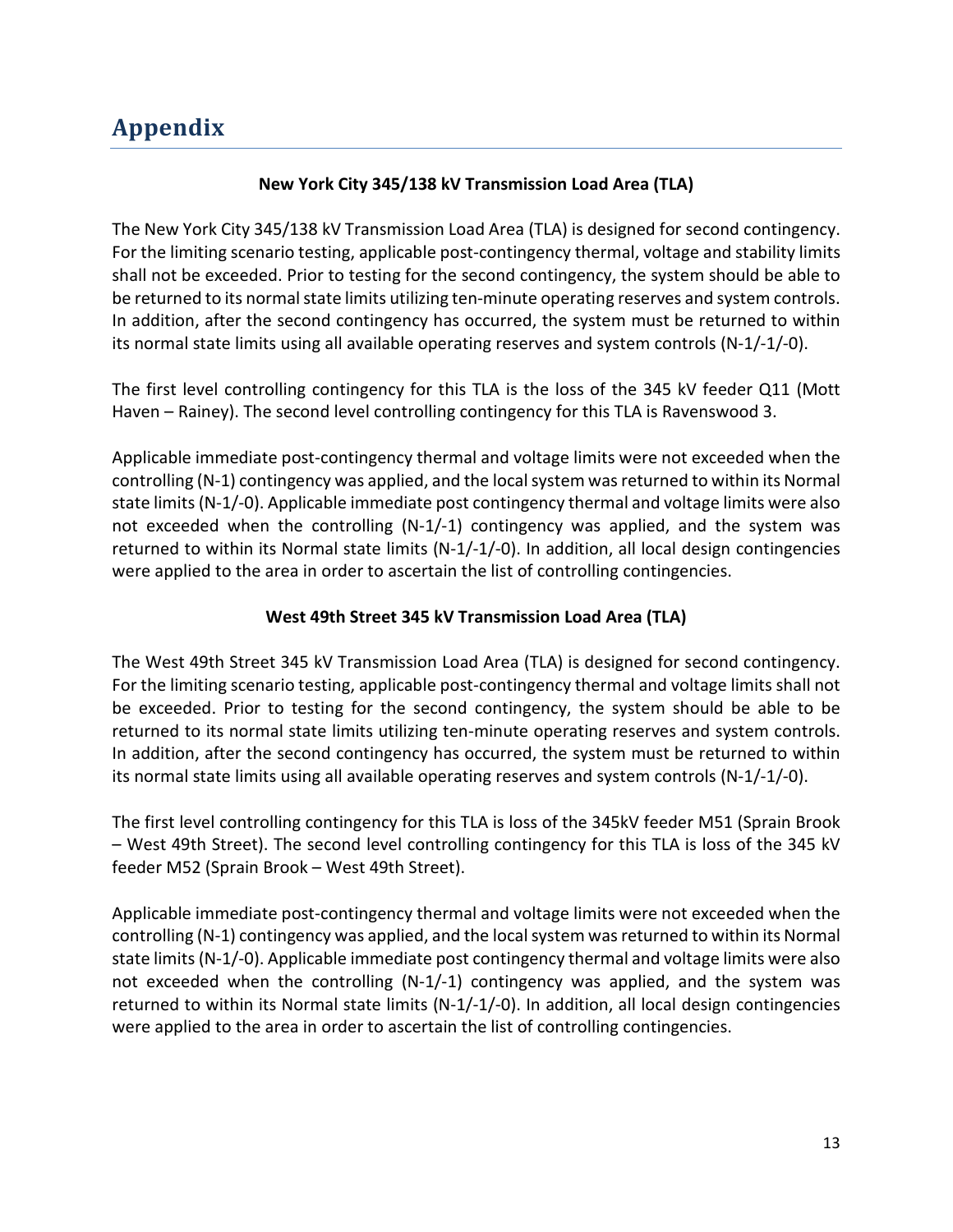#### **East 13th Street 138 kV Transmission Load Area (TLA)**

The East 13th Street 138 kV Transmission Load Area (TLA) is designed for second contingency. For the limiting scenario testing, applicable post-contingency thermal and voltage limits shall not be exceeded. Prior to testing for the second contingency, the system should be able to be returned to its normal state limits utilizing ten-minute operating reserves and system controls. In addition, after the second contingency has occurred, the system must be returned to within its normal state limits using all available operating reserves and system controls (N-1/-1/-0).

The first level controlling contingency for this TLA is the loss of the 345 kV feeder 46 (East 13th Street – Farragut) with and associated 345/138 kV feeder 37372 (East 13th Street 345 kV – East 13th Street 138 kV). The second level controlling contingency for this TLA is the loss of the 345 kV feeder Q35M (East 13th Street – Astoria Annex) with an associated 345/138 kV feeder 37376 (East 13th Street 345 kV – East 13th Street 138 kV).

Applicable immediate post-contingency thermal and voltage limits were not exceeded when the controlling (N-1) contingency was applied, and the local system was returned to within its Normal state limits(N-1/-0). Applicable immediate post contingency thermal and voltage limits were also not exceeded when the controlling (N-1/-1) contingency was applied, and the system was returned to within its Normal state limits (N-1/-1/-0). In addition, all local design contingencies were applied to the area in order to ascertain the list of controlling contingencies.

#### **Astoria East/Corona 138 kV Transmission Load Area (TLA)**

The Astoria East/Corona 138 kV Transmission Load Area (TLA) is designed for second contingency. For the limiting scenario testing, applicable post-contingency thermal and voltage limits shall not be exceeded. Prior to testing for the second contingency, the system should be able to be returned to its normal state limits utilizing ten-minute operating reserves and system controls. In addition, after the second contingency has occurred, the system must be returned to within its normal state limits using all available operating reserves and system controls (N-1/-1/-0).

The first level controlling contingency for this TLA is Astoria Energy I. The second level controlling contingency for this TLA is the loss of feeder 34901 and Astoria 2.

Applicable immediate post-contingency thermal and voltage limits were not exceeded when the controlling (N-1) contingency was applied, and the local system was returned to within its Normal state limits(N-1/-0). Applicable immediate post contingency thermal and voltage limits were also not exceeded when the controlling (N-1/-1) contingency was applied, and the system was returned to within its Normal state limits (N-1/-1/-0). In addition, all local design contingencies were applied to the area in order to ascertain the list of controlling contingencies.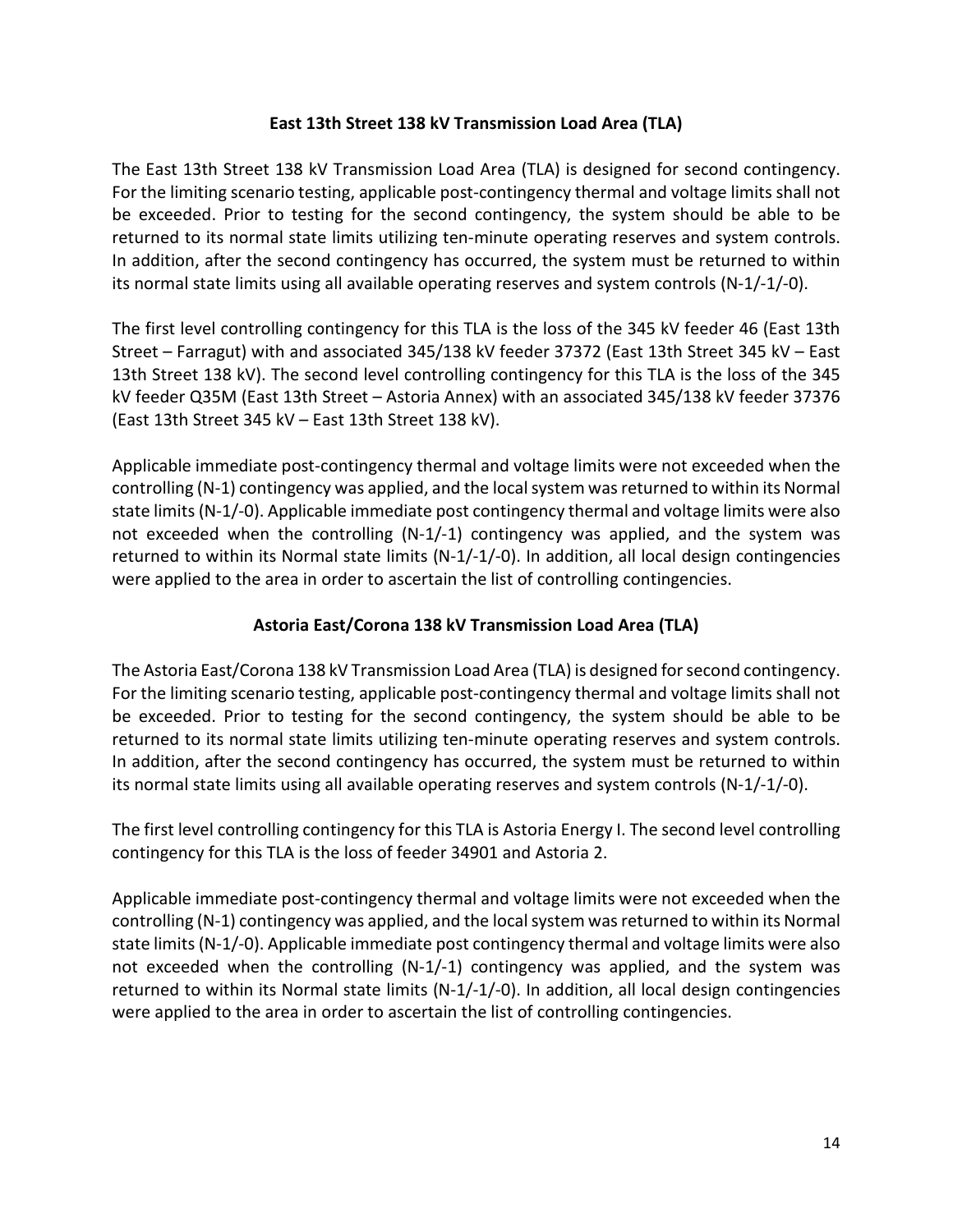#### **Astoria West/Queensbridge 138 kV Transmission Load Area (TLA)**

The Astoria West/Queensbridge 138 kV Transmission Load Area (TLA) is designed for second contingency. For the limiting scenario testing, applicable post-contingency thermal and voltage limits shall not be exceeded. Prior to testing for the second contingency, the system should be able to be returned to its normal state limits utilizing ten-minute operating reserves and system controls. In addition, after the second contingency has occurred, the system must be returned to within its normal state limits using all available operating reserves and system controls (N-1/-1/-0).

The first level controlling contingency for this TLA is the loss of NYPA CC1/CC2. The second level controlling contingency for this TLA is loss of Astoria 5.

Applicable immediate post-contingency thermal and voltage limits were not exceeded when the controlling (N-1) contingency was applied, and the local system was returned to within its Normal state limits(N-1/-0). Applicable immediate post contingency thermal and voltage limits were also not exceeded when the controlling (N-1/-1) contingency was applied, and the system was returned to within its Normal state limits (N-1/-1/-0). In addition, all local design contingencies were applied to the area in order to ascertain the list of controlling contingencies.

#### **Vernon/Queensbridge 138 kV Transmission Load Area (TLA)**

The Vernon/Queensbridge 138 kV Transmission Load Area (TLA) is designed for second contingency. For the limiting scenario testing, applicable post-contingency thermal and voltage limits shall not be exceeded. Prior to testing for the second contingency, the system should be able to be returned to its normal state limits utilizing ten-minute operating reserves and system controls. In addition, after the second contingency has occurred, the system must be returned to within its normal state limits using all available operating reserves and system controls (N-1/-1/-0).

The first level controlling contingency for this TLA is the loss of Ravenswood 1. The second level controlling contingency for this TLA is loss of Ravenswood 2.

Applicable immediate post-contingency thermal and voltage limits were not exceeded when the controlling (N-1) contingency was applied, and the local system was returned to within its Normal state limits(N-1/-0). Applicable immediate post contingency thermal and voltage limits were also not exceeded when the controlling (N-1/-1) contingency was applied, and the system was returned to within its Normal state limits (N-1/-1/-0). In addition, all local design contingencies were applied to the area in order to ascertain the list of controlling contingencies.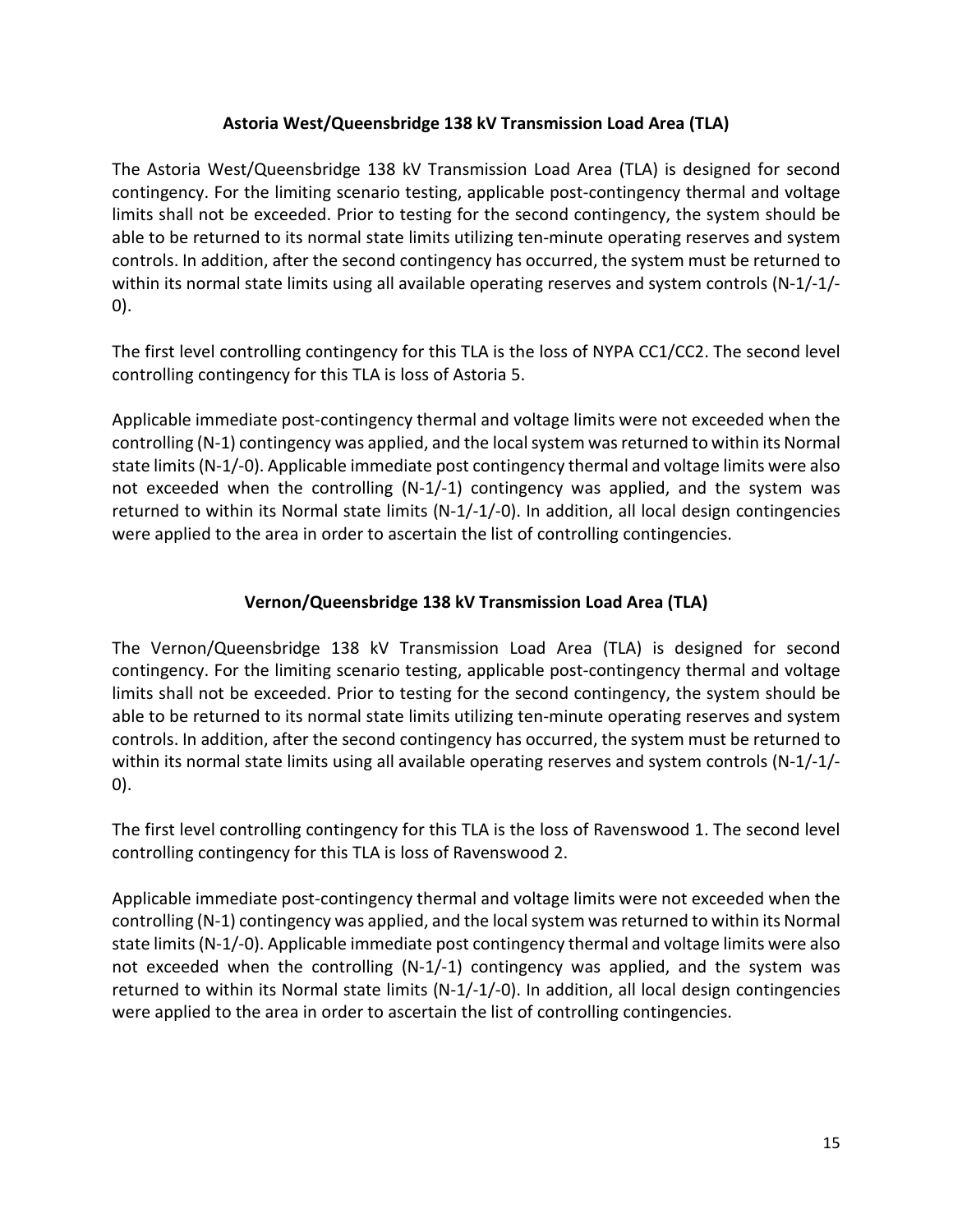#### **East River 138 kV Transmission Load Area (TLA)**

The East River 138 kV Transmission Load Area (TLA) is designed for second contingency. For the limiting scenario testing, applicable post-contingency thermal and voltage shall not be exceeded. Prior to testing for the second contingency, the system should be able to be returned to its normal state limits utilizing ten-minute operating reserves and system controls. In addition, after the second contingency has occurred, the system must be returned to within its normal state limits using all available operating reserves and system controls (N-1/-1/-0).

The controlling contingency for this TLA is the failure of breaker BT 6-7 at East River 69 kV substation resulting in the loss of East River 6 and East River 7 (single event: N-1/-0). Other N-1/- 1/-0 contingencies can be mitigated by the utilization of placing an Emergency Tie feeder 44372 in-service.

Applicable immediate post-contingency thermal and voltage limits were not exceeded when the controlling (N-1) contingency was applied, and the local system was returned to within its Normal state limits(N-1/-0). Applicable immediate post contingency thermal and voltage limits were also not exceeded when the controlling (N-1/-1) contingency was applied, and the system was returned to within its Normal state limits (N-1/-1/-0). In addition, all local design contingencies were applied to the area in order to ascertain the list of controlling contingencies.

#### **Millwood/Buchanan 138 kV Transmission Load Area (TLA)**

The Millwood/Buchannan 138 kV Transmission Load Area (TLA) is designed for first contingency. For the limiting scenario testing, applicable post-contingency thermal and voltage limits shall not be exceeded. Prior to testing for the second contingency, the system should be able to be returned to its normal state limits utilizing ten-minute operating reserves and system controls  $(N-1/-1)$ .

The first level controlling contingency for this TLA is the loss of 345/138 kV transformer TA2 (Millwood 345 kV – Millwood 138 kV). The second level controlling contingency for this TLA is the loss of 345/138 kV transformer TA5 (Buchanan North 345 kV – Millwood 138 kV).

Applicable immediate post-contingency thermal and voltage limits were not exceeded when the controlling (N-1) contingency was applied, and the local system wasreturned to within its Normal state limits(N-1/-0). Applicable immediate post contingency thermal and voltage limits were also not exceeded when the controlling (N-1/-1) contingency was applied and the system. In addition, all local design contingencies were applied to the area in order to ascertain the list of controlling contingencies.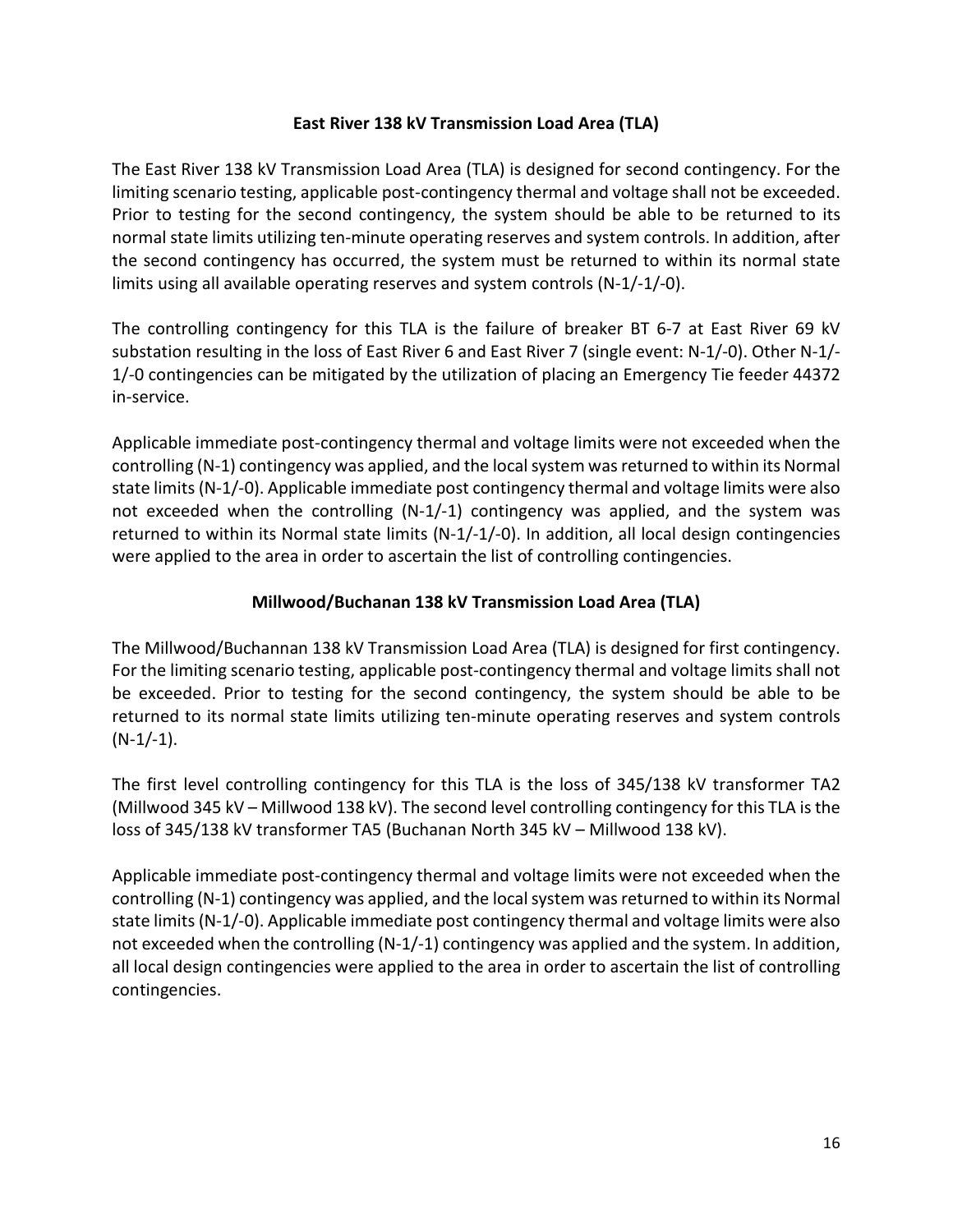#### **Eastview 138 kV Transmission Load Area (TLA)**

The Eastview 138 kV Transmission Load Area (TLA) is designed for first contingency. For the limiting scenario testing, applicable post-contingency thermal and voltage limits shall not be exceeded. In addition, the system must be able to be returned to within its normal state limits using all available operating reserves and system controls (N-1/-0).

The first level controlling contingency for this TLA is the Loss of Common Tower, transformers 1N and 1S and 345 kV feeders W78, W85, W64, and W99.

Applicable immediate post-contingency thermal and voltage limits were not exceeded when the controlling (N-1) contingency was applied, and the local system wasreturned to within its Normal state limits (N-1/-0). In addition, all local design contingencies were applied to the area in order to ascertain the list of controlling contingencies.

#### **Dunwoodie North/Sherman Creek 138 kV Transmission Load Area (TLA)**

The Dunwoodie North/Sherman Creek 138kV Transmission Load Area (TLA) is designed for first contingency. For the limiting scenario testing, applicable post-contingency thermal and voltage limits shall not be exceeded. Prior to testing for the second contingency, the system should be able to be returned to its normal state limits utilizing ten-minute operating reserves and system controls (N-1/-1).

The first level controlling contingency for this TLA is the loss of 345 kV feeder M29 (Sprain Brook – Academy). The second level controlling contingency for this TLA is loss of 345/138 kV feeder W74 (Dunwoodie 345 kV – Dunwoodie North 138 kV).

Applicable immediate post-contingency thermal and voltage limits were not exceeded when the controlling (N-1) contingency was applied, and the local system wasreturned to within its Normal state limits(N-1/-0). Applicable immediate post contingency thermal and voltage limits were also not exceeded when the controlling (N-1/-1) contingency was applied and the system. In addition, all local design contingencies were applied to the area in order to ascertain the list of controlling contingencies.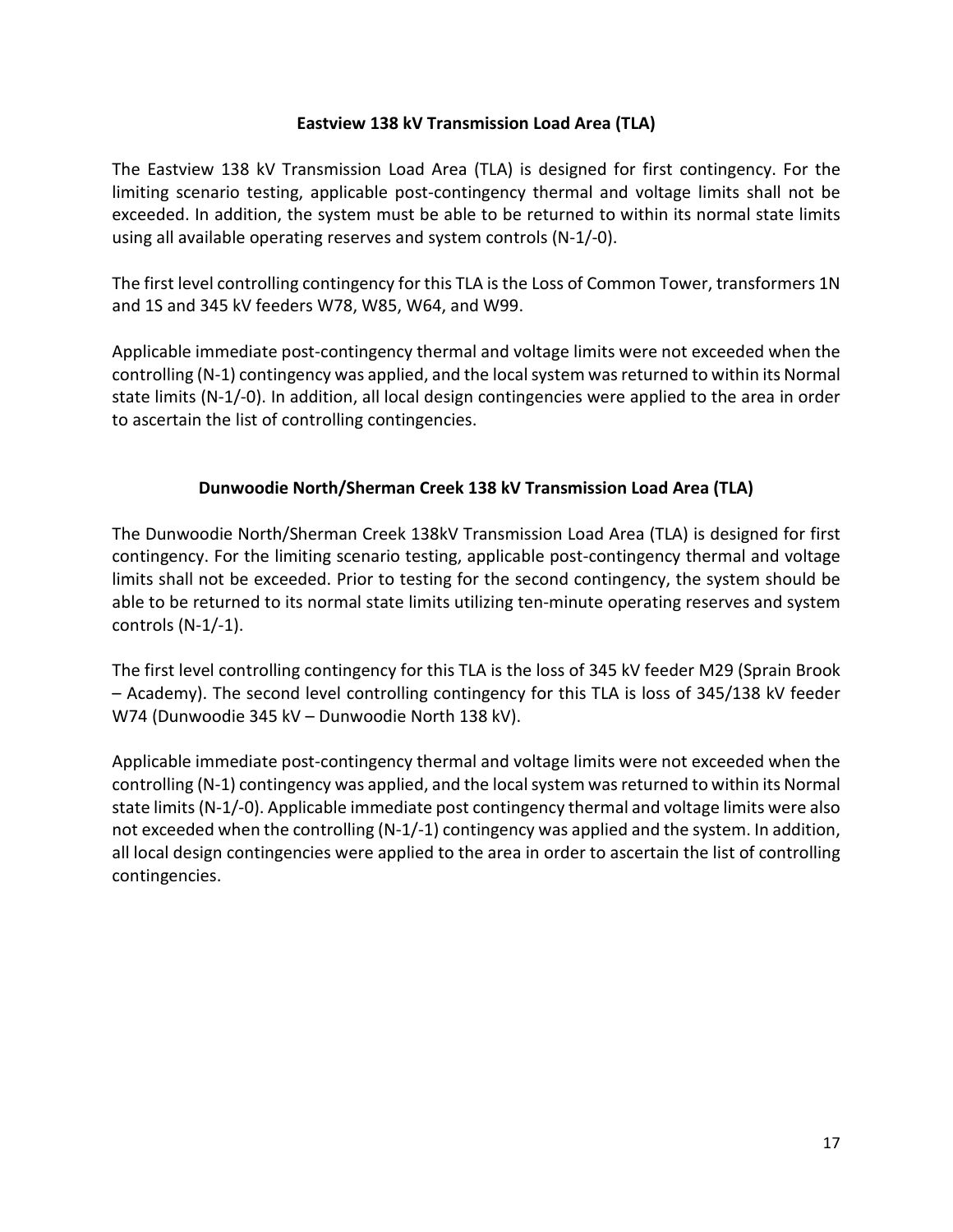#### **Dunwoodie South kV Transmission Load Area (TLA)**

The Dunwoodie South 138 kV Transmission Load Area (TLA) is designed for first contingency. For the limiting scenario testing, applicable post-contingency thermal and voltage limits shall not be exceeded. Prior to testing for the second contingency, the system should be able to be returned to its normal state limits utilizing ten-minute operating reserves and system controls (N-1/-1).

The first level controlling contingency for this TLA is the loss of 345 kV feeder W73 (Dunwoodie 345 kV – Dunwoodie South). The second level controlling contingency for this TLA is loss of 345 kV feeder 99942 (Sprain Brook 345 kV – Dunwoodie South 138 kV).

Applicable immediate post-contingency thermal and voltage limits were not exceeded when the controlling (N-1) contingency was applied, and the local system was returned to within its Normal state limits (N-1/-0). Applicable immediate post contingency thermal and voltage limits were also not exceeded when the controlling (N-1/-1) contingency was applied and the system. In addition, all local design contingencies were applied to the area in order to ascertain the list of controlling contingencies.

#### **The Bronx 138 kV Transmission Load Area (TLA)**

The Bronx 138 kV Transmission Load Area (TLA) is designed for first contingency. For the limiting scenario testing, applicable post-contingency thermal and voltage limits shall not be exceeded. Prior to testing for the second contingency, the system should be able to be returned to its normal state limits utilizing ten-minute operating reserves and system controls (N-1/-1).

The first level controlling contingency for this TLA is the loss of 345 kV feeder M29 (Sprain Brook – Academy). The second level controlling contingency for this TLA is the loss of the 345 kV feeder X28 (Sprain Brook – Tremont).

Applicable immediate post-contingency thermal and voltage limits were not exceeded when the controlling (N-1) contingency was applied, and the local system was returned to within its Normal state limits (N-1/-0). Applicable immediate post contingency thermal and voltage limits were also not exceeded when the controlling (N-1/-1) contingency was applied and the system.

In addition, all local design contingencies were applied to the area in order to ascertain the list of controlling contingencies.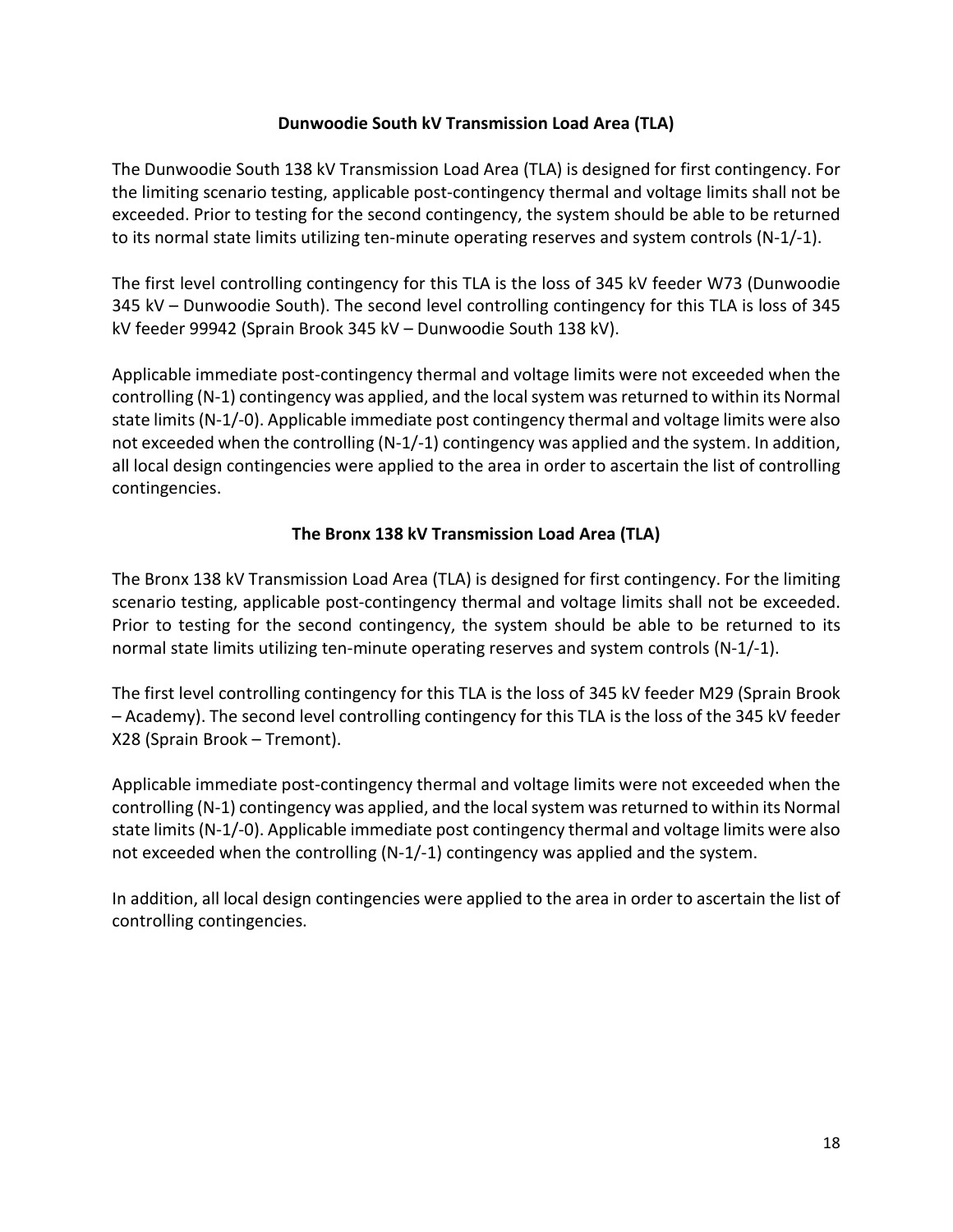#### **Eastern Queens 138 kV Transmission Load Area (TLA)**

The Eastern Queens 138 kV Transmission Load Area (TLA) is designed for first contingency. For the limiting scenario testing, applicable post-contingency thermal and voltage limits shall not be exceeded. Prior to testing for the second contingency, the system should be able to be returned to its normal state limits utilizing ten-minute operating reserves and system controls (N-1/-1).

The first level controlling contingency for this TLA is Astoria Energy I. The second level controlling contingency for this TLA is the loss of feeder 34901 and Astoria 2.

Applicable immediate post-contingency thermal and voltage limits were not exceeded when the controlling (N-1) contingency was applied, and the local system was returned to within its Normal state limits (N-1/-0). Applicable immediate post contingency thermal and voltage limits were also not exceeded when the controlling (N-1/-1) contingency was applied and the system. In addition, all local design contingencies were applied to the area in order to ascertain the list of controlling contingencies.

#### **Brooklyn/Queens 138 kV Transmission Load Area (TLA)**

The Brooklyn Queens 138 kV Transmission Load Area (TLA) is designed for first contingency. For the limiting scenario testing, applicable post-contingency thermal and voltage limits shall not be exceeded. Prior to testing for the second contingency, the system should be able to be returned to its normal state limits utilizing ten-minute operating reserves and system controls (N-1/-1).

The first level controlling contingency for this TLA is the loss of NYPA CC1/CC2. The second level controlling contingency for this TLA is loss of Astoria 5.

Applicable immediate post-contingency thermal and voltage limits were not exceeded when the controlling (N-1) contingency was applied, and the local system was returned to within its Normal state limits (N-1/-0). Applicable immediate post contingency thermal and voltage limits were also not exceeded when the controlling (N-1/-1) contingency was applied and the system. In addition, all local design contingencies were applied to the area in order to ascertain the list of controlling contingencies.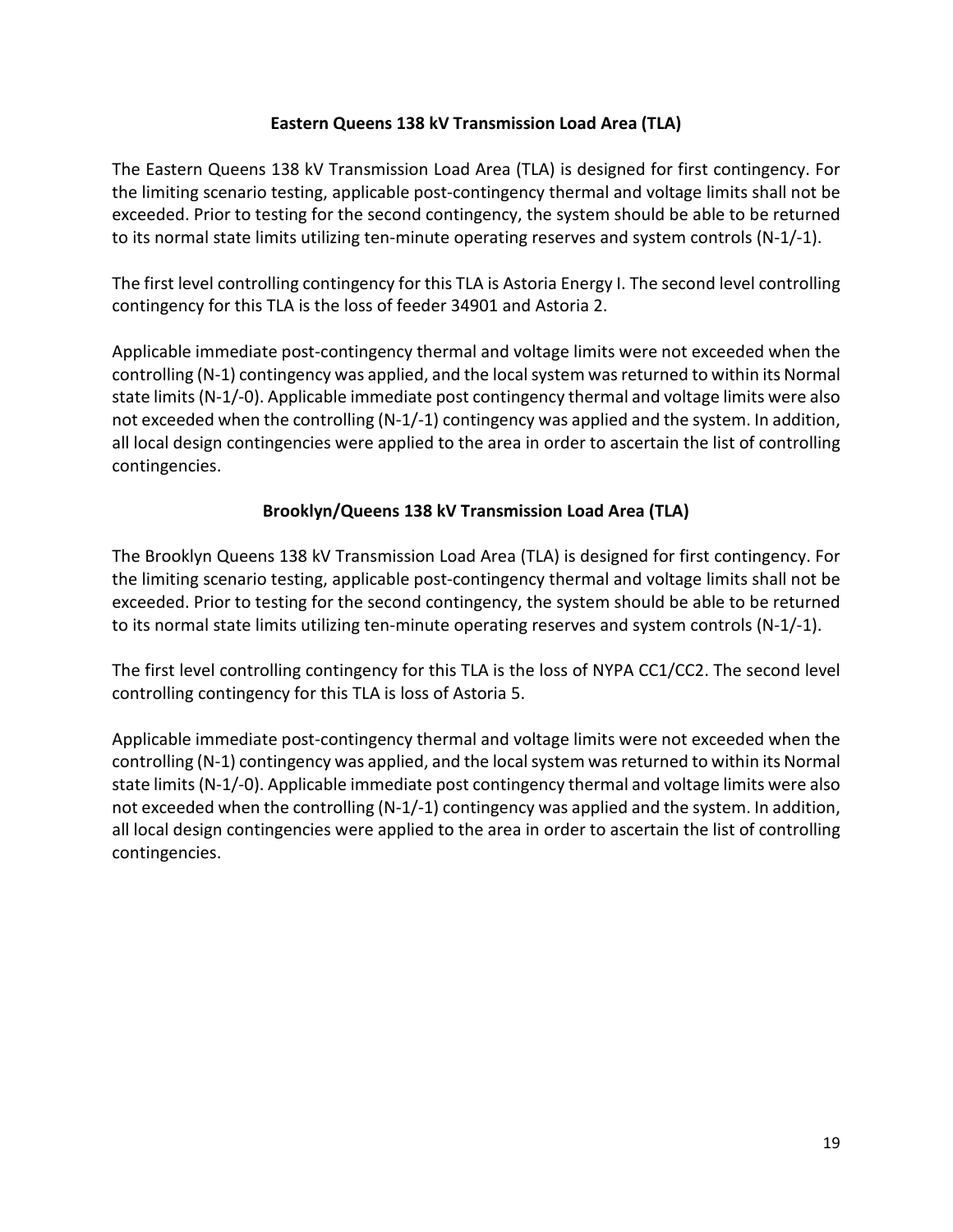#### **Corona/Jamaica 138 kV Transmission Load Area (TLA)**

The Corona/Jamaica 138 kV Transmission Load Area (TLA) is designed for first contingency. For the limiting scenario testing, applicable post-contingency thermal and voltage limits shall not be exceeded. Prior to testing for the second contingency, the system should be able to be returned to its normal state limits utilizing ten-minute operating reserves and system controls (N-1/-1).

The controlling contingency for this TLA is the loss of loss of 345 kV feeder Y50 (Dunwoodie – Shore Road); resulting in the loss of 300 MW wheeling service on 901L/M and 903 138 kV circuits. The second level controlling contingency for this TLA is the loss of the 138 kV feeder 701 (Hudson Avenue East – Jamaica).

Applicable immediate post-contingency thermal and voltage limits were not exceeded when the controlling (N-1) contingency was applied, and the local system was returned to within its Normal state limits (N-1/-0). Applicable immediate post contingency thermal and voltage limits were also not exceeded when the controlling (N-1/-1) contingency was applied and the system. In addition, all local design contingencies were applied to the area in order to ascertain the list of controlling contingencies.

#### **Greenwood/Fox Hills 138 kV Transmission Load Area (TLA)**

The Greenwood/Fox Hills 138 kV Transmission Load Area (TLA) is designed for first contingency. For the limiting scenario testing, applicable post-contingency thermal and voltage limits shall not be exceeded. Prior to testing for the second contingency, the system should be able to be returned to its normal state limits utilizing ten-minute operating reserves and system controls  $(N-1/-1)$ .

The controlling contingency for this TLA is the failure of breaker 4S at Greenwood resulting in the loss of Gowanus GT 2 and 4, NYPA GT 5 and 6, and feeder 42231 (Gowanus – Greenwood); a single event (N-1/-0) which is more severe than other N-1/-1 contingencies which can be mitigated.

Applicable immediate post-contingency thermal and voltage limits were not exceeded when the controlling (N-1) contingency was applied, and the local system was returned to within its Normal state limits (N-1/-0). Applicable immediate post contingency thermal and voltage limits were also not exceeded when the controlling (N-1/-1) contingency was applied and the system. In addition, all local design contingencies were applied to the area in order to ascertain the list of controlling contingencies.